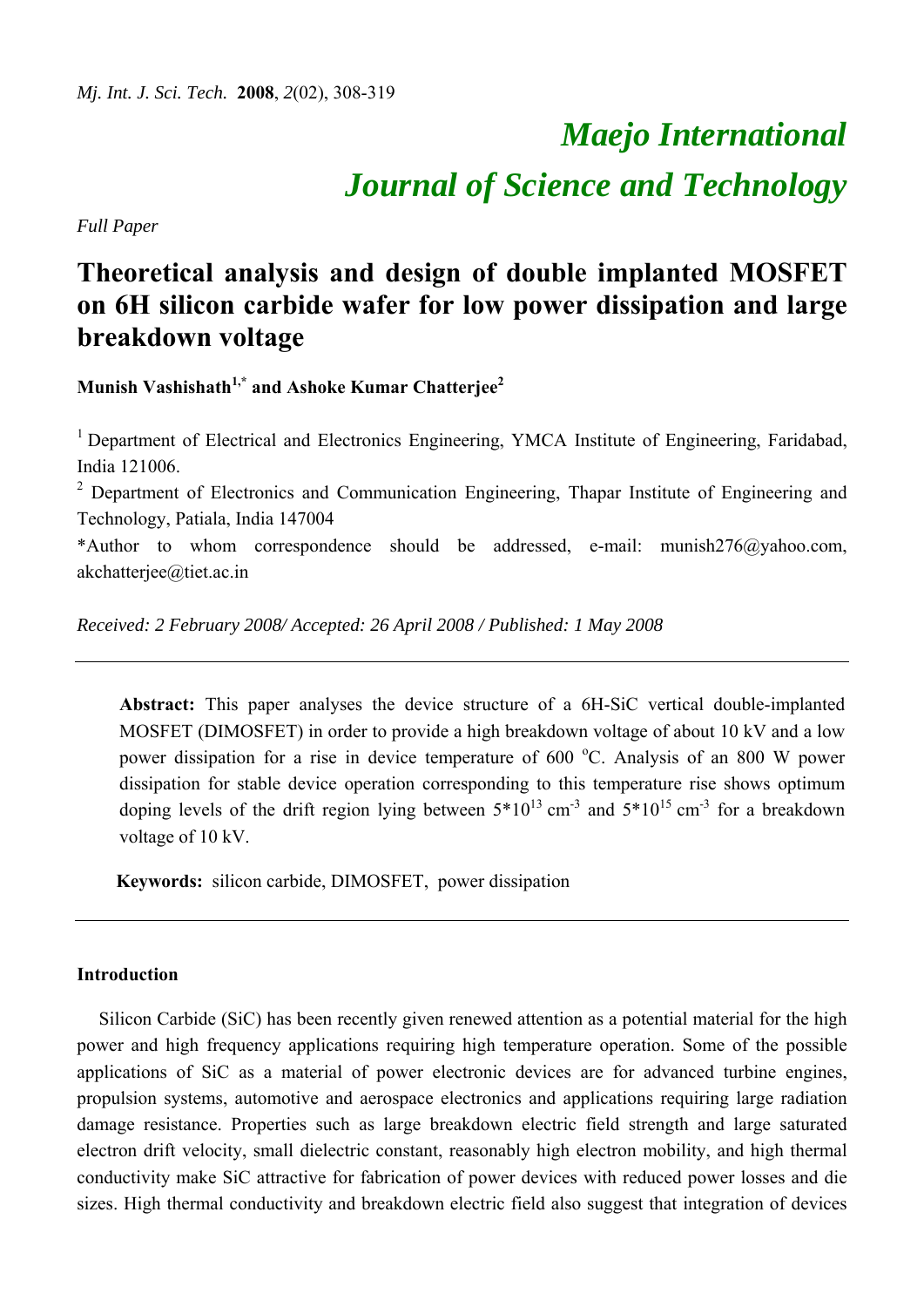made from SiC make possible higher packing densities and thus improvement in the current handling capability of these devices can be achieved. In spite of these advantages, research pertaining to SiC power devices and their practical application has been hampered by lack of reproducible techniques to grow semiconductor-quality single crystals and epilayers. However, recent developments in the growth of mono crystalline thin films of SiC by chemical vapour deposition and significant advancement in the growth of 6H-SiC single crystal boules, have stimulated a renewed interest in the SiC devices for a wide gamut of high-temperature and high-power device applications. Developments in the areas of the growth of the large area SiC bulk single crystal of 6H-SiC, improvement in the quality of SiC epilayers on Si and 6H-SiC substrates, high temperature ion implantation and doping of p and n types dopant, thermal oxidation reactive ion etching, discovery of ohmic contact materials, study of the electrical properties of grown and the doped films and their dependence on the temperature and advancements in the characterization techniques of the CVD-grown SiC films have made fabrication of high voltage SiC power devices a realistic possibility in the near future.

The SiC lattice consists of alternating planes of silicon and carbon items, and the stacking sequence of these planes defines different polytypes of the material identified by the repeat distance of the stacking sequence (e.g. 3C,4H & 6H). The lattice constant in the basal plane is virtually identical for all polytypes, but important electrical properties such as band gap energy, electron mobility and critical field differ significantly between the polytypes [1-5]. The high thermal and chemical stability of SiC makes certain types of fabrication difficult. Diffusion coefficients for dopant atoms are extremely low at the temperatures typically used for silicon device processing and for this reason selective doping of SiC are accomplished by ion implantation. Implant activation typically requires annealing at temperatures between 1000 and 1700°C. Chemical etching is impractical owing to the high chemical stability of SiC and selective etching is accomplished by reactive ion etching (RIE) using fluorinated gases.

SiC offers significant advantages for power electronics applications such as lamp ballasts, motor controls, medical electronics, automotive electronics, high-density high-frequency power supplies and smart-power application-specific integrated circuits. Hence, silicon carbide-based MOSFET can be used in high power application and hence MOSFETs require a high breakdown voltage. The one-step field plate termination can enhance the breakdown voltage to 910 V, embedded mesa termination can increase it to 1350 V and the embedded mesa with step field plating can give a breakdown voltage of 1100 V [6]. However, 6H-SiC DIMOSFETs in practice have attained a maximum blocking voltage of 760 V [7]. The specific on-resistance of the drift region of the MOSFET can be significantly reduced by enhancing the inversion channel mobility using pyrogenic re-oxidation annealing [8] thereby reducing the power dissipation. The present work aims at estimating theoretically the breakdown voltages, power dissipation and specific on-resistance at various doping levels by varying the drain voltage.

#### **Status of SiC-Based MOSFETs**

In late 1980s it had been observed that power silicon devices were approaching their theoretical limits [9,7] and that these limits could be significantly extended by fabricating power devices in the materials with higher breakdown electric fields, such as silicon carbide. For the majority of vertically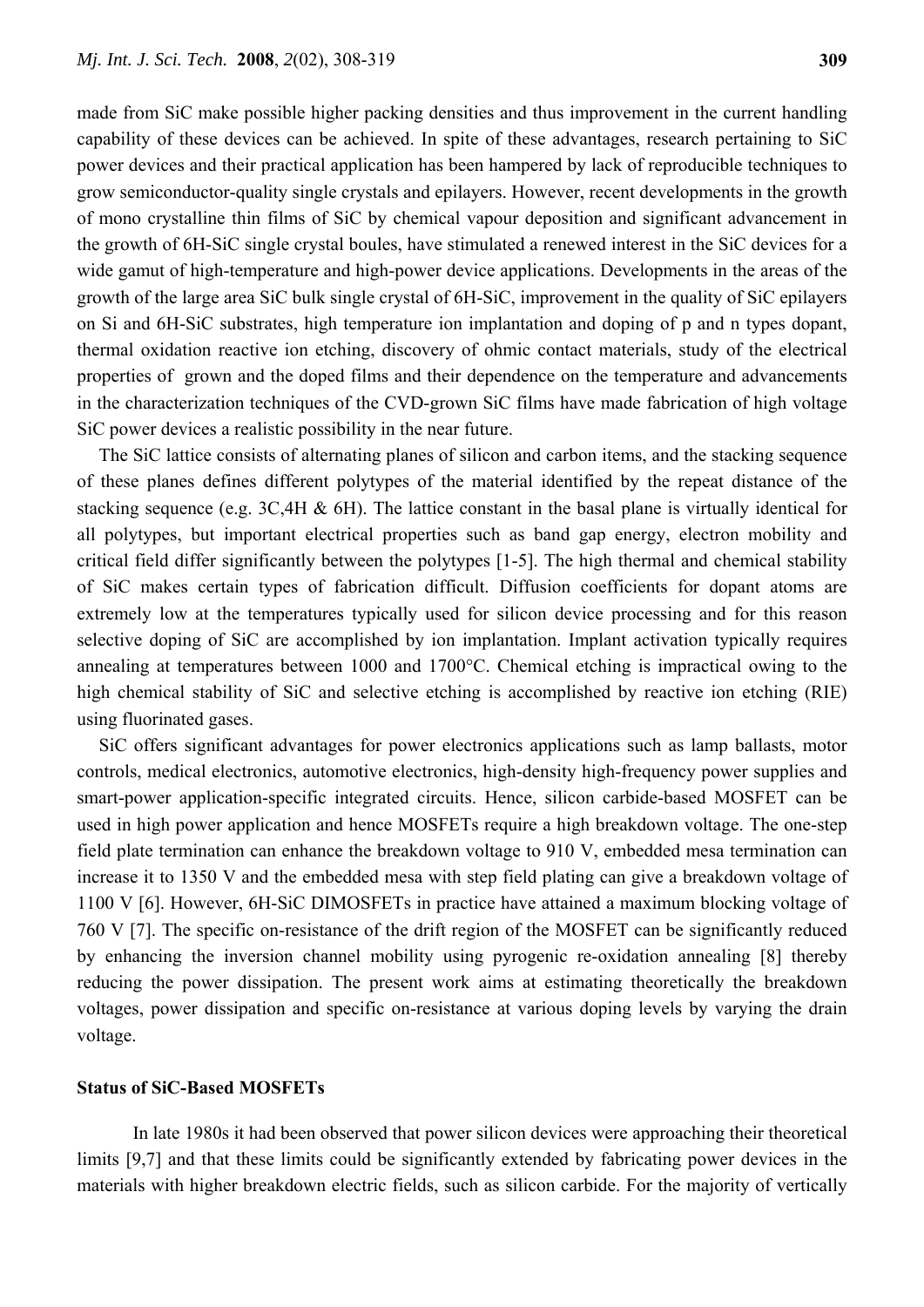oriented carrier devices, the theoretical minimum value of the resistance-area product which is specific on-resistance under punch-through condition is:

$$
R_{on-sp} = \left(\frac{3}{2}\right)^3 \frac{V_B^2}{\mu_n \epsilon_s E_C^3} = \frac{3.375 V_B^3}{\mu_n \epsilon_s E_C^3}
$$
 (1)

where R<sub>on-sp</sub> is the specific on-resistance in  $\Omega$  cm<sup>2</sup>,  $\mu_n$  is the electron mobility perpendicular to the surface,  $\varepsilon_s$  is the permitivity of the semiconductor,  $E_c$  is the critical field for avalanche breakdown perpendicular to the surface and  $V_B$  is the designed blocking voltage of the drift region. Although it varies with doping, the critical field  $E<sub>C</sub>$  in SiC is almost an order of magnitude higher than in silicon. Even allowing for the lower electron mobility, the specific resistance in SiC at a given blocking voltage is about 400 times that of the silicon.

 The first MOSFETs in SiC were reported in late 1980s and the first power MOSFETs in 1994. The power devices were the vertical trench MOSFETs or UMOSFETs. UMOSFETs are attractive because the base and source regions are formed epitaxially without the need for ion implantation and associated high temperature annealing. In UMOSFETs, the MOS channel is formed on the sidewalls of trenches created by RIE. However, SiC UMOSFETs have been reported to have two serious problems: a) a high electric field occurs in the gate oxide caused by higher electric fields in the SiC drift region. This problem occurs at the trench corners leading to catastrophic failure of the gate oxide at higher drain voltages, thus restricting the maximum operating voltage to less than 40% of ideal breakdown voltage, and b) the low inversion layer mobility along the trench sidewalls results in high specific onresistance, which nullifies the advantage of low drift region in SiC. By 1995, UMOSFETs fabricated on the carbon face of SiC had achieved the breakdown voltage of about 260V.

 In 1997, Northrop Grumman Science and Technology Center introduced and fabricated the 4H-SiC UMOSFETs at the blocking voltages of 1.1 kV [10] and 1.4 kV[11]. In the same year it also introduced and fabricated the 4H-SiC DIMOSFETS at the blocking voltages of 900 V [12]. Also in the same year, Denso Corporation Japan introduced UMOSFET, which produced the blocking voltage of 450 V, specific resistance of 10.9 m $\Omega$ cm<sup>2</sup> and V<sub>B</sub><sup>2</sup>/R<sub>on-sp</sub> of 18.6 MW/cm<sup>2</sup> [13]. In 1998, Purdue University reported a SiC accumulation-channel UMOSFET with new structural features that shield the trench oxide from high electric fields in the blocking state. The new features consist of a p-type region formed in the trench bottom by self-aligned ion implantation and a thin n-type epilayer incorporated between the n-drift region and the p-type base [14].

A way to avoid the problem with oxide breakdown at the trench corners is to eliminate the trenches. This was accomplished in 1996 with the introduction of planar implanted DMOSFETs [15]. Since impurity diffusion is impractical in SiC, the base and source regions are formed by selective ion implantation using aluminum or boron for the p-type base and nitrogen for n+ source. Because p-type implants are conducted at temperatures between 1600 and 1700 °C, self-aligned implant process using polysilicon gates are not practical in SiC and realignment tolerances must be allowed between the base, the source and the gate features. Due to these disadvantages, the elimination of the trench corners resulted in a threefold improvement in device blocking voltage to 760 V. This blocking voltage was achieved using 6H-SiC [16].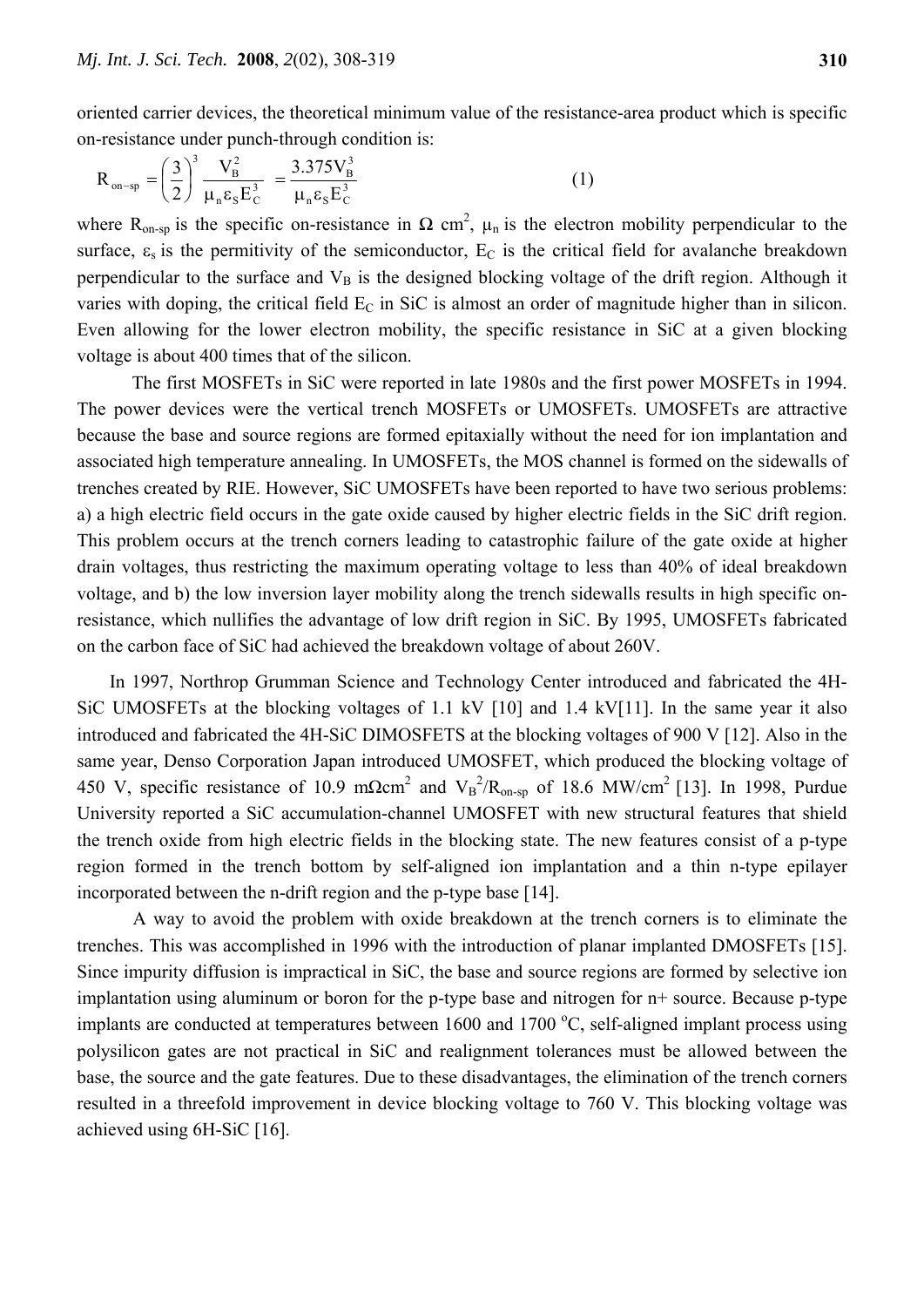#### **Theoretical Analysis of Silicon Carbide High-Voltage DIMOSFET**

DMOS transistors are common in silicon power device technology where the p-base and n+ source regions are formed by diffusion of impurities through a common mask opening. However, impurity diffusion is impractical in SiC because of the very low diffusion coefficients at any temperature. The Purdue group fabricated the first DMOS transistors in SiC using ion implantation to introduce dopants for the p-base and the n+ source [16]. The implanted DMOSFET requires that separate masks be used to define p-base and the n+ source. The construction is a vertical structure with a drift layer built on a highly conductive n+ layer. The n-drift region is designed to give the forward blocking capabilities as shown in Figure 1. The forward blocking capability is achieved by the pn junction between p-base region and n-drift region.



**Figure 1.** Structure of DIMOSFET

During the device operation, a fixed potential to the p-base region is established by connecting it to the source metal by the break in the n+ source region. By short-circuiting the gate to the source and applying a positive bias to the drain, the p-base/n-drift region junction becomes reverse-biased and this junction supports the drain voltage by the extension of depletion layer on both sides. However, due to the higher doping level of the p-base layer, the depletion layer extends primarily into the n-drift region. On applying the positive bias to the gate electrode, the conductive path between n+ source region and the n-drift region is formed. The application of positive drain voltage results in a current flow between drain and source through the n-drift region and conductive channel. The conductivity of the channel is modulated by the gate bias voltage and the current flow is determined by the resistance of various resistive components. The total specific on-resistance is determined as:

$$
R_{on-sp} = R_{n+} + R_C + R_A + R_J + R_D + R_S
$$
 (2)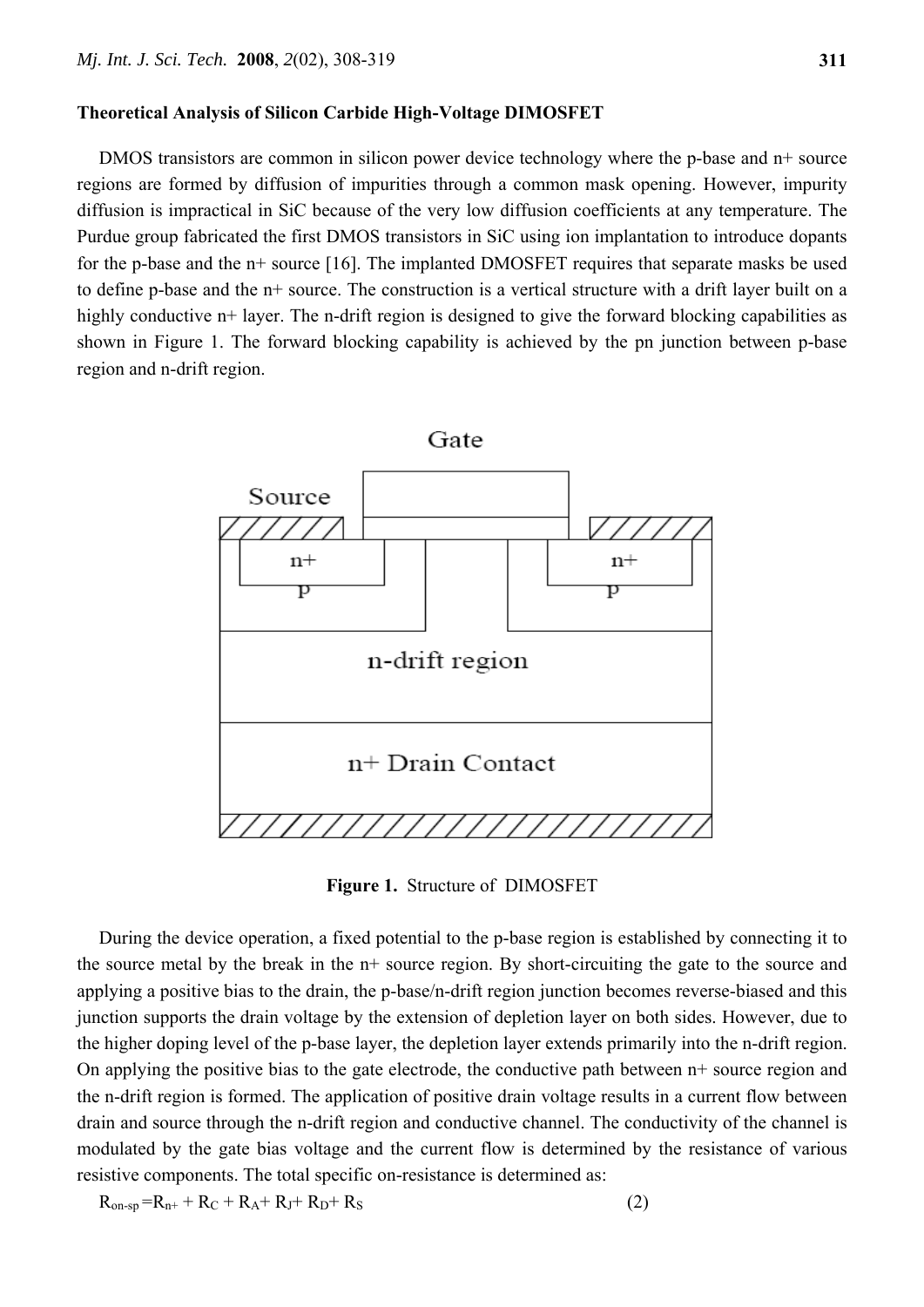where  $R_{on-sp}$  is the specific on resistance,  $R_{n+}$  is the contribution from the n+ source,  $R_C$  is the channel resistance,  $R_A$  is the accumulation layer resistance,  $R_J$  is the resistance from the drift region between the p-base regions due to JFET pinchoff action,  $R_D$  is the drift region resistance, and  $R_S$  is the substrate resistance.

In a power MOSFET, the blocking voltage is supported across the drift layer, and thus the driftregion resistance is considered to be the minimum possible theoretical limit for the on-resistance of a MOSFET. For an ideal DIMOSFET, the resistances associated with the n+ source, the n-channel, the accumulation region and the n+ substrate are assumed to be negligible and the specific on-resistance of the power MOSFET is determined by the drift region only. This assumption is not accurate at lower breakdown voltages where the drift region resistance  $R_D$  is comparable to the other resistive components and these resistances should be included in calculating R<sub>on-sp</sub>. However, at higher breakdown voltages,  $R_D$  is significantly higher than other resistances and  $R_{on-sp}$  can be approximated by  $R_D$ . The details of the device structure are shown in Figure 2.



**Figure 2.** Cross section of power MOSFET

#### *Basic device equations*

 Consider the depletion region between the p-base region and the n-drift region as a onedimensional abrupt p-n junction. It can be shown that the doping level  $N_B$  (/cm<sup>3</sup>) [17] that can support a given breakdown voltage  $V_B (V)$  and the depletion width W (cm) [18] at breakdown can be given as:

$$
N_B = \frac{\varepsilon E_c^2}{2qV_B}
$$
  
and 
$$
W = \frac{2V_B}{R}
$$
 (3)

and 
$$
W = \frac{2 V_B}{E_C}
$$
 (4)

where q is the electron charge.

The specific on-resistance,  $R_{on-sp}(\Omega \text{-} cm^2)$  [19] of the drift layer to support  $V_B$  is

$$
R_{\text{on-sp}} = \frac{W}{qN_B\mu_n^2}
$$
 (5)

Substituting the values of eqs.(3) and (4) in eq.(5),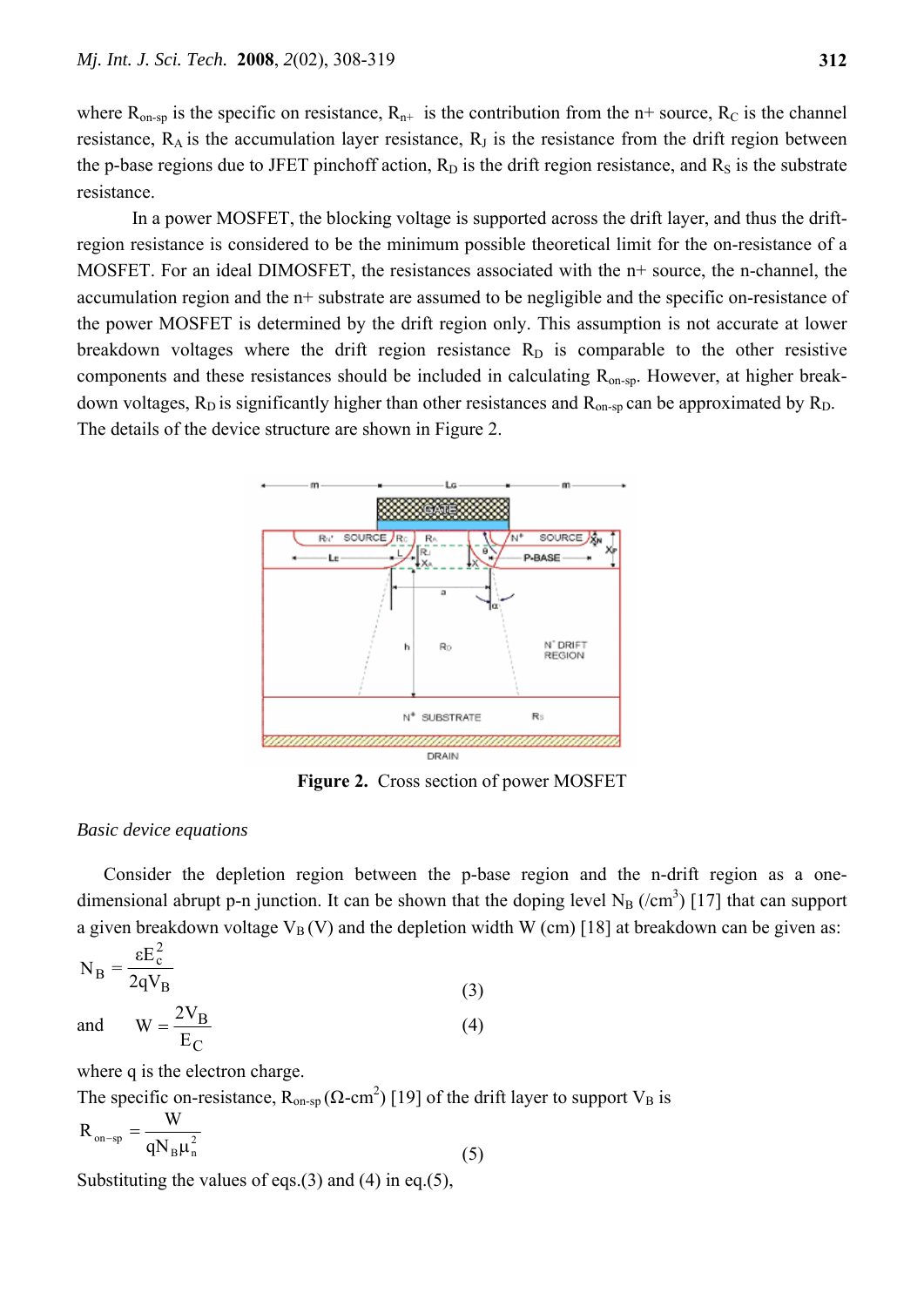$$
R_{\text{on-sp}} = \frac{4V_{\text{B}}^2}{\epsilon E_{\text{C}}^3 \mu_{\text{n}}} \tag{6}
$$

where  $\varepsilon$  is the permittivity (F/cm),  $E_C$  is the critical field of breakdown (V/cm) and  $\mu_n$  is the electron mobility in  $\text{cm}^2/\text{V-sec}$ .

The equation connecting the breakdown electric field strength  $E_C$  on the doping level  $N_B$  for a pn diode of 6H-SiC has been derived. Based on these results the relationship between  $E_C$  and  $N_B$  was obtained [20]:

$$
E_C = 1.95x10^4 xN_B^{0.131} V/cm
$$
 (7)

Eliminating  $E_C$  between eqs.(7) and (3),

$$
N_B = \left(\frac{1.02 \times 10^{15}}{V_B}\right)^{1.35}
$$
 (8)

This gives for  $R_{on-sp}$  from eq. (5),

$$
R_{on-sp} = (5.93x10^{-9})V_B^{2.5}
$$
 (9)

Finally the power dissipation  $P_D (W)$  [20] for the device for a 50% duty cycle can be evaluated using the equation,

$$
P_{D} = \frac{1}{2} (J_{on}^{2} AR_{on-sp} + J_{L} AV_{B})
$$
 (10)

where  $J_{on}$  is the on-state current density in the linear region of  $(I_{DS}-V_{DS})$  characteristics of the device in  $A/cm<sup>2</sup>$ , and A is the device cross-sectional area in cm<sup>2</sup>.

 $R_{on-sp}$  can be determined by the slope of  $I_{DS}-V_{DS}$  curve in the linear region. In our calculations we have set  $J_{on} = \frac{I_{DS}}{A}$  to calculate the maximum power dissipation for a MOSFET, which is the maximum value corresponding to  $J_{on}$  for a given gate bias. Again  $J_L \ll J_{on}$  and the second term in eq.(8) can be neglected. Hence eq.(10) can be written as:

$$
P_D = \frac{1}{2} (J_{on}^2 AR_{on-sp})
$$
\n(11)

The exact equations for  $I_{DS}$  (current between drain and source),  $\rho_D$  (resistivity in drift region) and  $R_{on-sp}$  (specific on-resistance) [21-23] can be given by:

$$
I_{DS} = \frac{Z\mu_n C_{ox} [2(V_G - V_T) - V_D^2]}{2L}
$$
 (12)

$$
\rho_D = \frac{1}{\mu_n q N_B} \tag{13}
$$

$$
R_{\text{on-sp}} = \frac{\rho_{\text{D}}(L_{\text{G}} + 2m) \ln(1 + 4 \tan 26^{\circ}) 10^{-4}}{\tan 26^{\circ}}
$$
(14)

with

$$
J_{on} = \frac{I_D}{200 \times 10^{-8}} \text{ Ampere/cm}^2
$$
 (15)  

$$
V_f = R_{on-sp} \times J_{on}
$$
 (16)

where we have evaluated  $I_{DS}$  for  $V_{GS}$  = 40 volts, the threshold voltage  $V_T$  having been set equal to 1V as is usually the case. Z and L are the device dimensions shown in Figure 2,  $C_{OX}$  is the oxide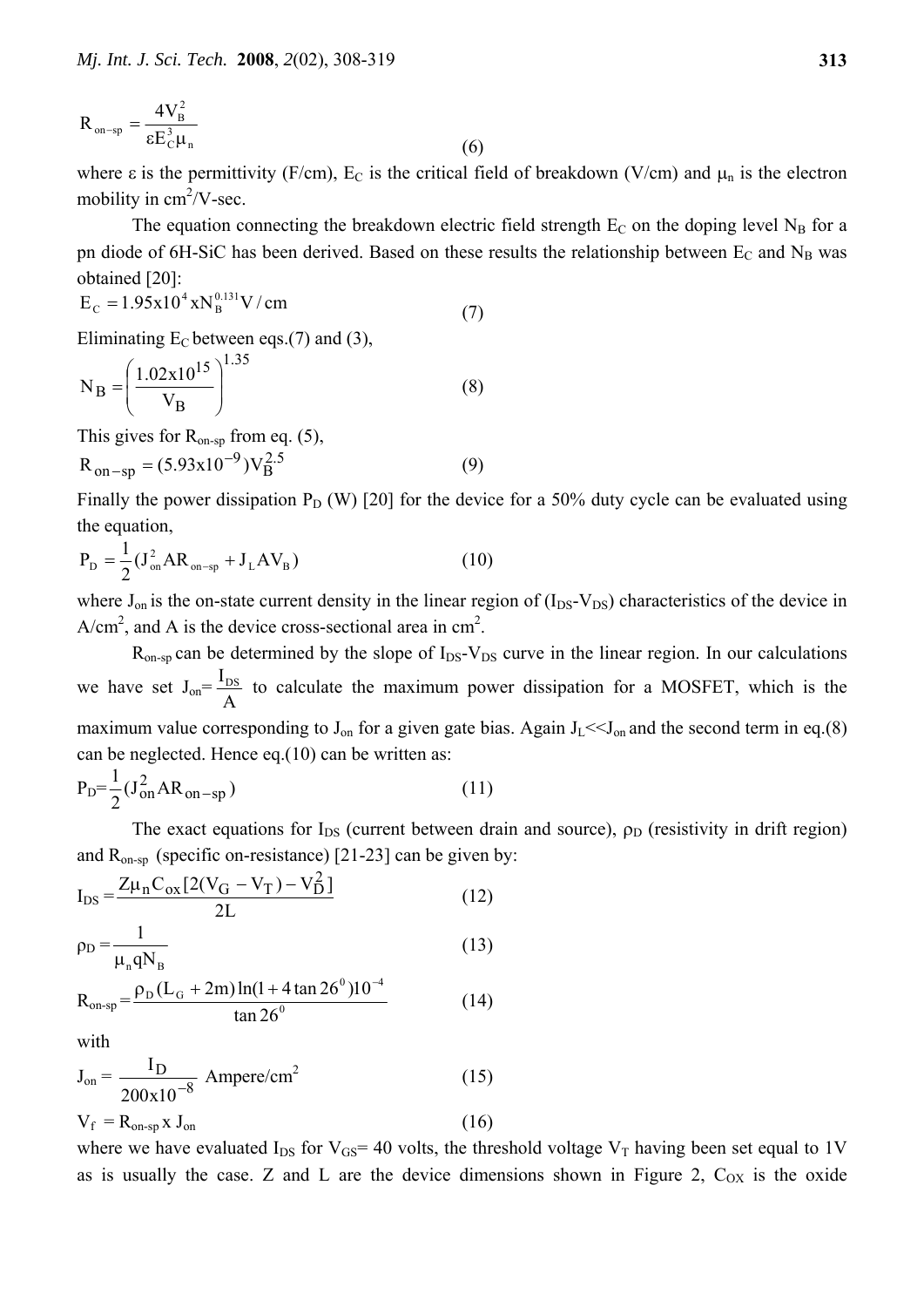capacitance, and  $J_f$  and  $V_f$  are the forward current density and forward drop respectively. The rise in temperature of the device  $\Delta T$  °K is proportional to P<sub>D</sub>, the power dissipated:  $\Delta T = \theta_{th} P_D$  (17) where θth is the thermal resistance associated with the device in Kelvin /Watt, its value depending on the state of the art device packaging technology. With today's technology  $\theta_{th}$  is about 1°K/W giving  $\Delta T = P_D$  (18) For all calculations we have used an average value of  $\mu_n[24,20]$  of 530 cm<sup>2</sup>/V sec.

## *Calculations and related graphs*

In calculating the current  $I_{DS}$  and power dissipation  $P_D$ , we have used the following parameters with the value quoted against each one of them:  $L_G=20\mu m$ , m=10  $\mu$ m, Z=10 $\mu$ m, L=3  $\mu$ m, A=200x10<sup>-8</sup> cm<sup>2</sup>,  $C_{ox} = \varepsilon_s/0.1$ ,  $V_G = 40V$ ,  $V_D = 2V$ ,  $V_T = 1V$ ,  $\mu_n = 530$  cm<sup>2</sup>/V-sec, h=30  $\mu$ m, and a=15  $\mu$ m. The set of the calculations were made on the basis of eqs. (1) to (15). By using these equations the following graphs (Figures 3-7) are plotted.



**Figure 3.** Plot of doping vs. breakdown voltage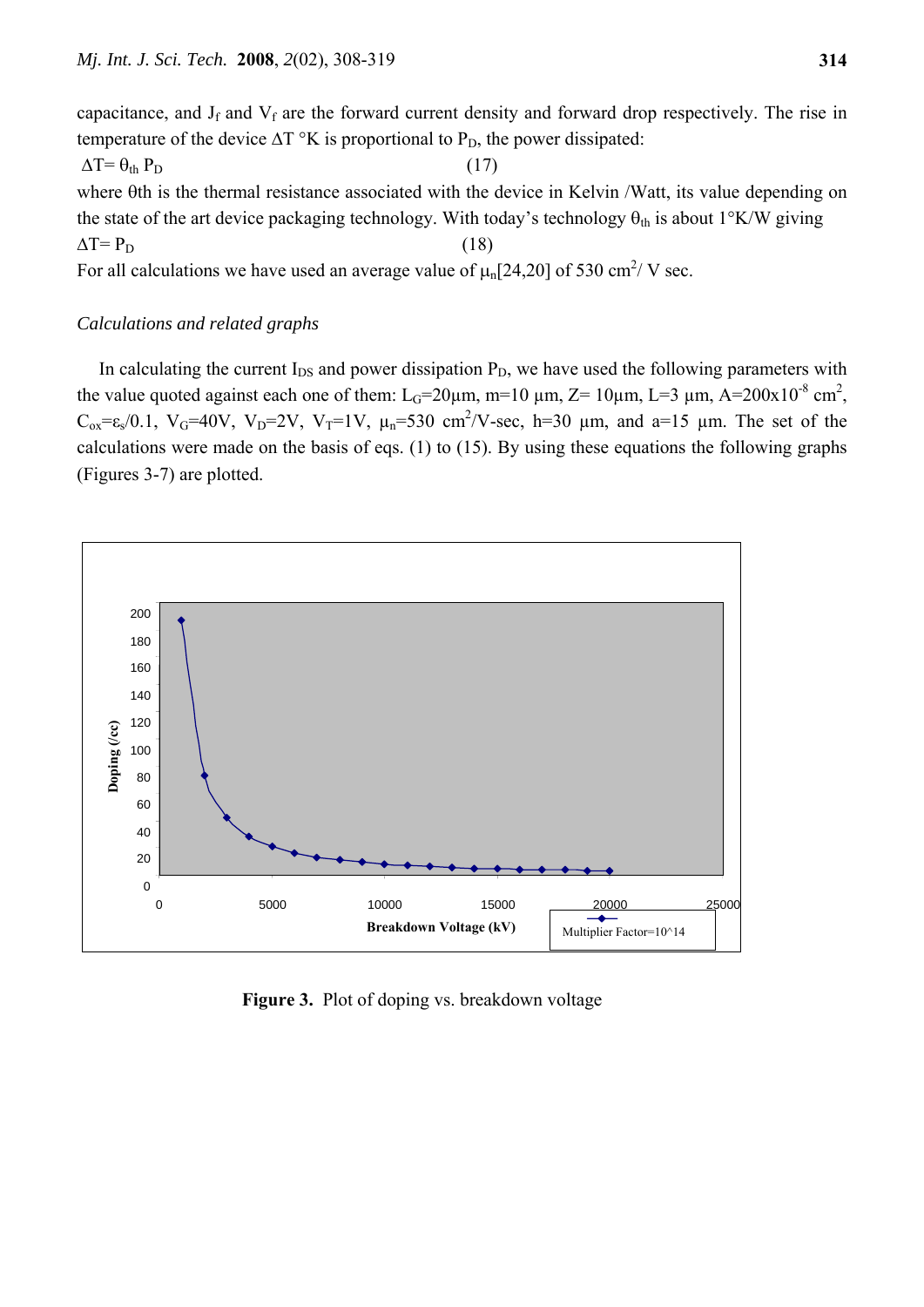

**Figure 4.** Plot of electric field vs. breakdown voltage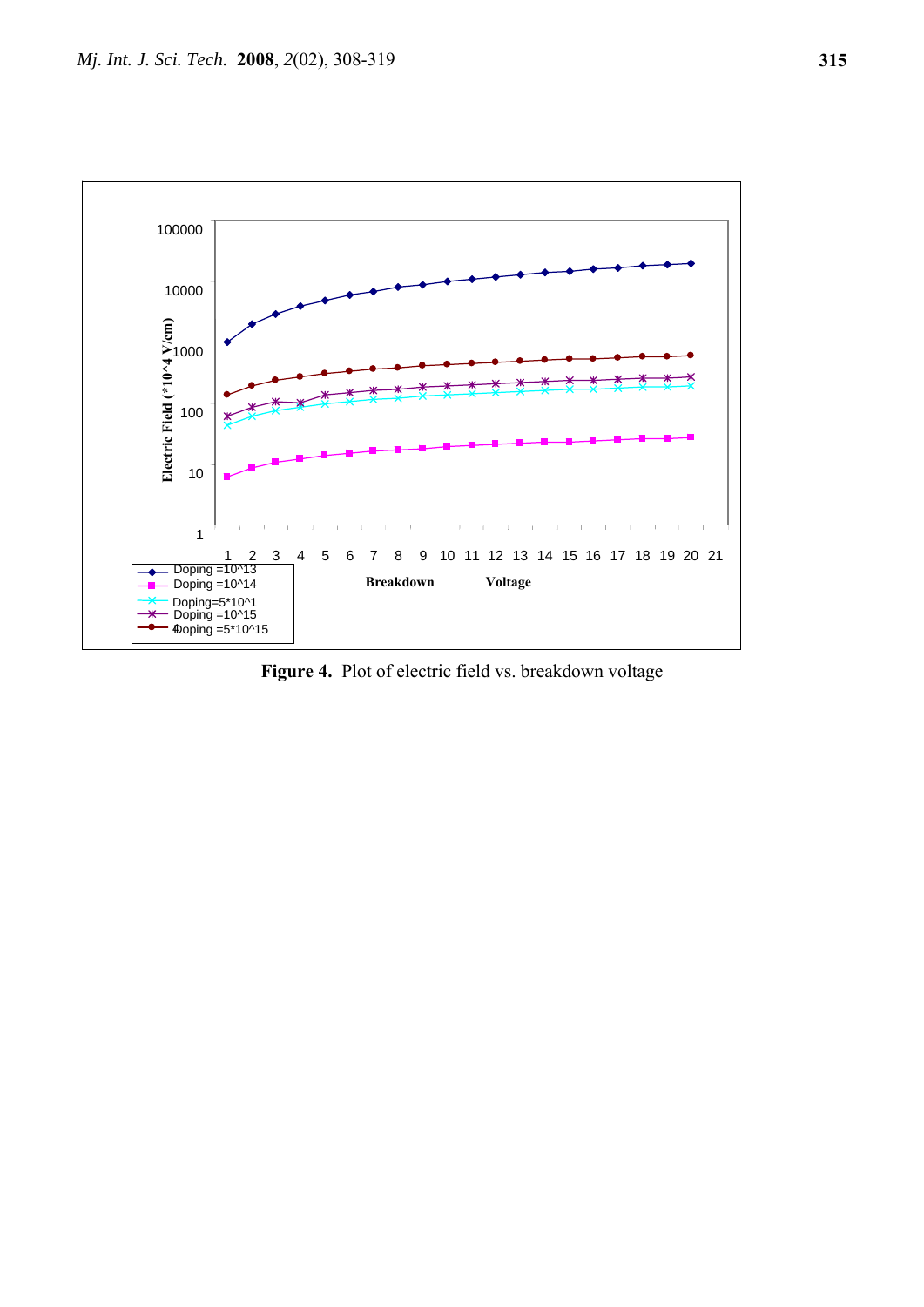

Figure 5. Plot of specific on-resistance vs. doping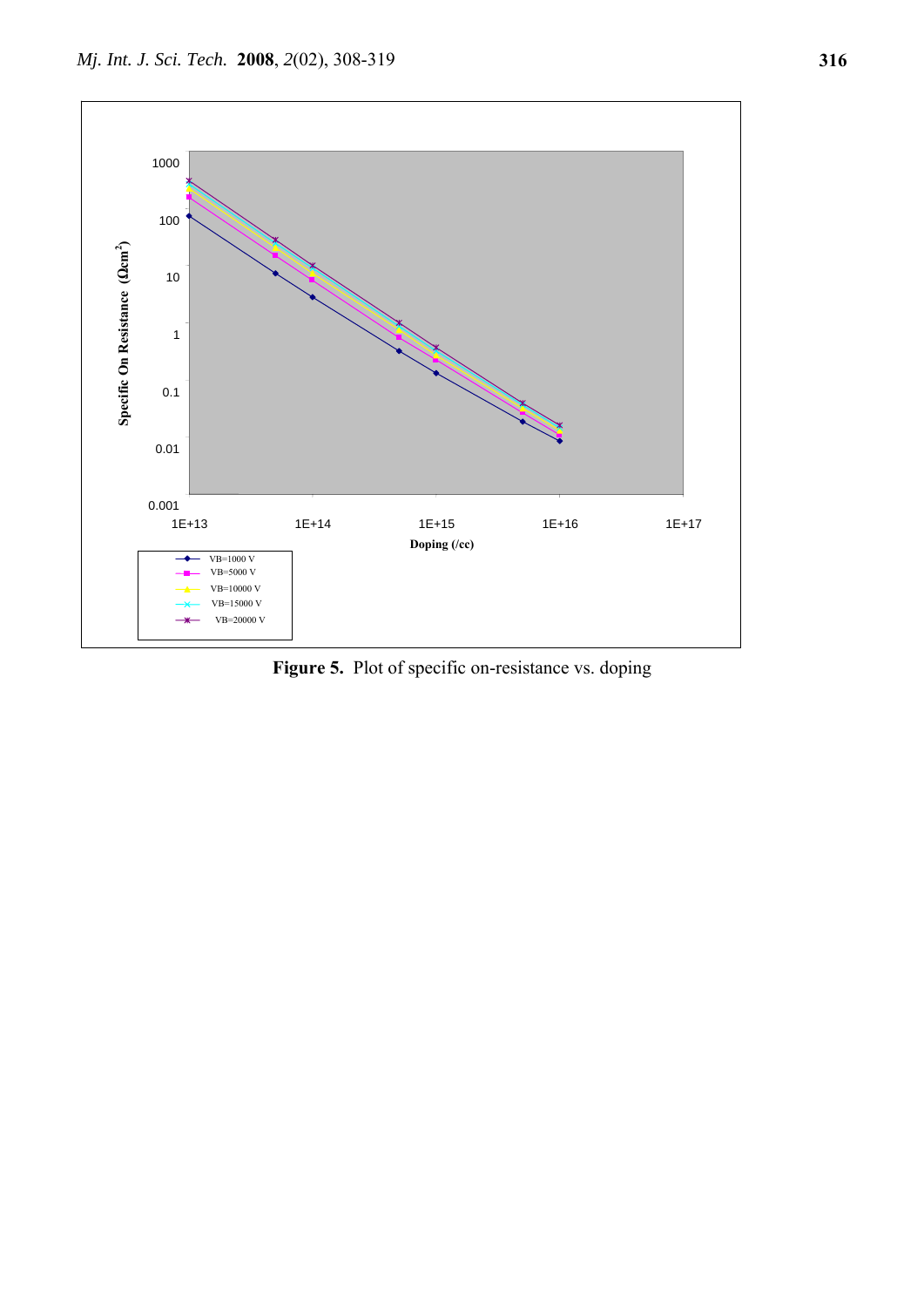

**Figure 6.** Plot of specific on-resistance vs. breakdown voltage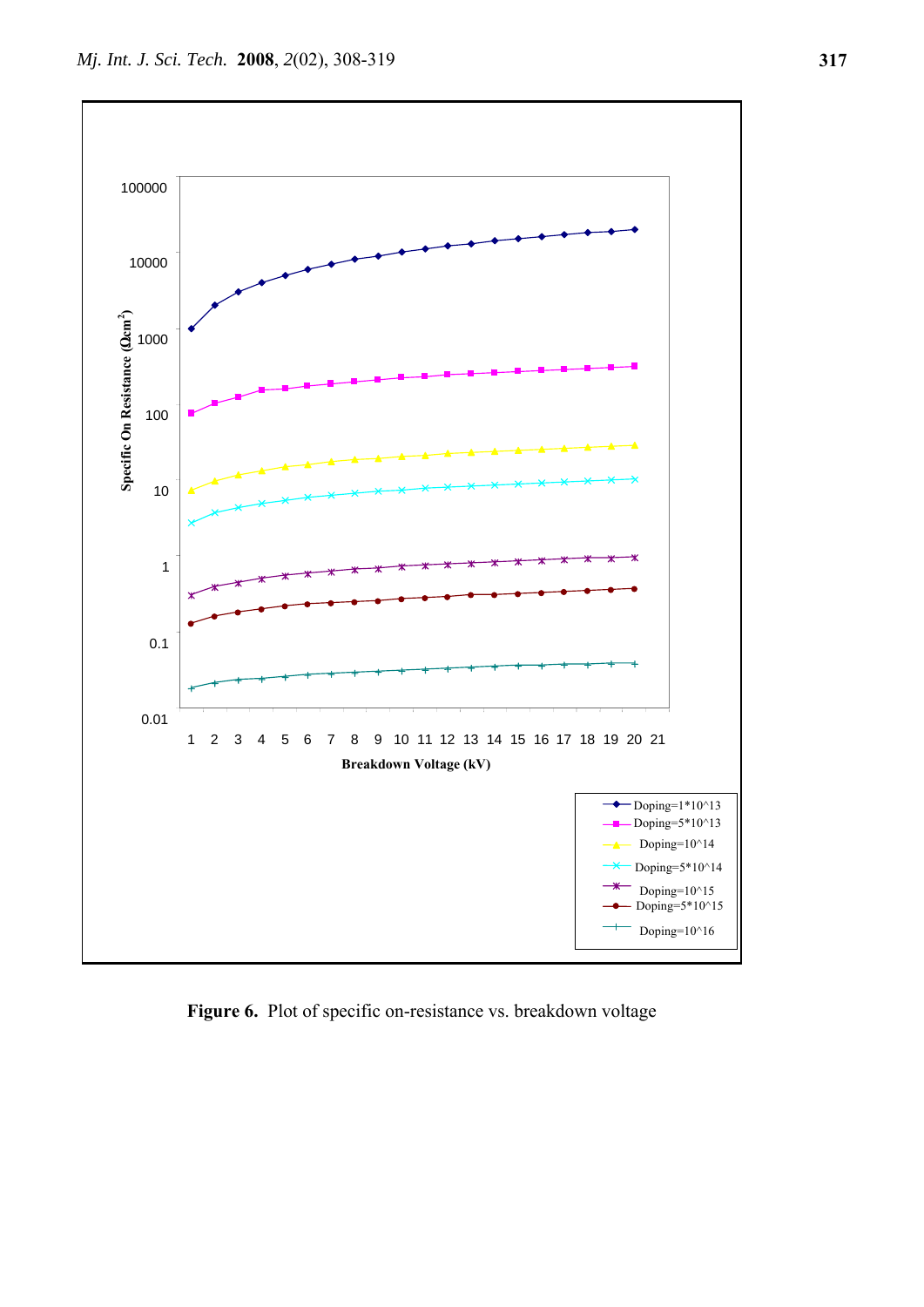

**Figure 7.** Plot of power dissipation vs. breakdown voltage

#### **Results and Discussion**

Having set the device dimension as above, we began by considering the graph of Figure 3 wherein it is seen that the high breakdown voltage  $\approx 10 \text{ kV}$  can be attained by using the low doping level of the order of  $10^{15}$ / cm<sup>3</sup> or less. However very low doping levels can give rise to a large parasitic drop across the drift region. Hence we needed to reduce this parasitic loss. We began with the design rule that a maximum value of the temperature rise ΔTmax of 600°C≅800 K for power dissipation is permissible with the latest packaging technology. This gives  $\Delta T$ max = P<sub>Dmax</sub>=800 W. From Figure 7 we noted that at  $V_B \ge 10$  kV,  $P_{Dmax}$  of 400 W can be attained with a doping level of  $5*10^{13}$ cm<sup>-3</sup>. Making allowance for an increase in the  $R_{on-sp}$  to twice its room temperature value over this range of the temperature rise for SiC power MOSFET, the safe margin would be to set  $N_B = 5*10^{13}/cm^3$ . At  $V_B$ = 10 kV and N<sub>B</sub> = 5\*10<sup>13</sup>/cm<sup>3</sup>, the R<sub>on-sp</sub> = 205  $\Omega$ -cm<sup>2</sup> (see Figure 6). Hence doubling of R<sub>on-sp</sub> at N<sub>B</sub> =  $5*10^{13}/\text{cm}^3$  with rise in temperature could lead to doubling the level of permissible power dissipation to 800 W. This value of  $R_{on-sp}$  can be checked from Figure 5, which gives plot of  $R_{on-sp}$  vs. N<sub>B</sub> for different values of  $V_B$ . Finally for  $V_B = 10 \text{ kV}$ ,  $N_B = 5*10^{13}$ / cm<sup>3</sup>, the critical field for breakdown, i.e.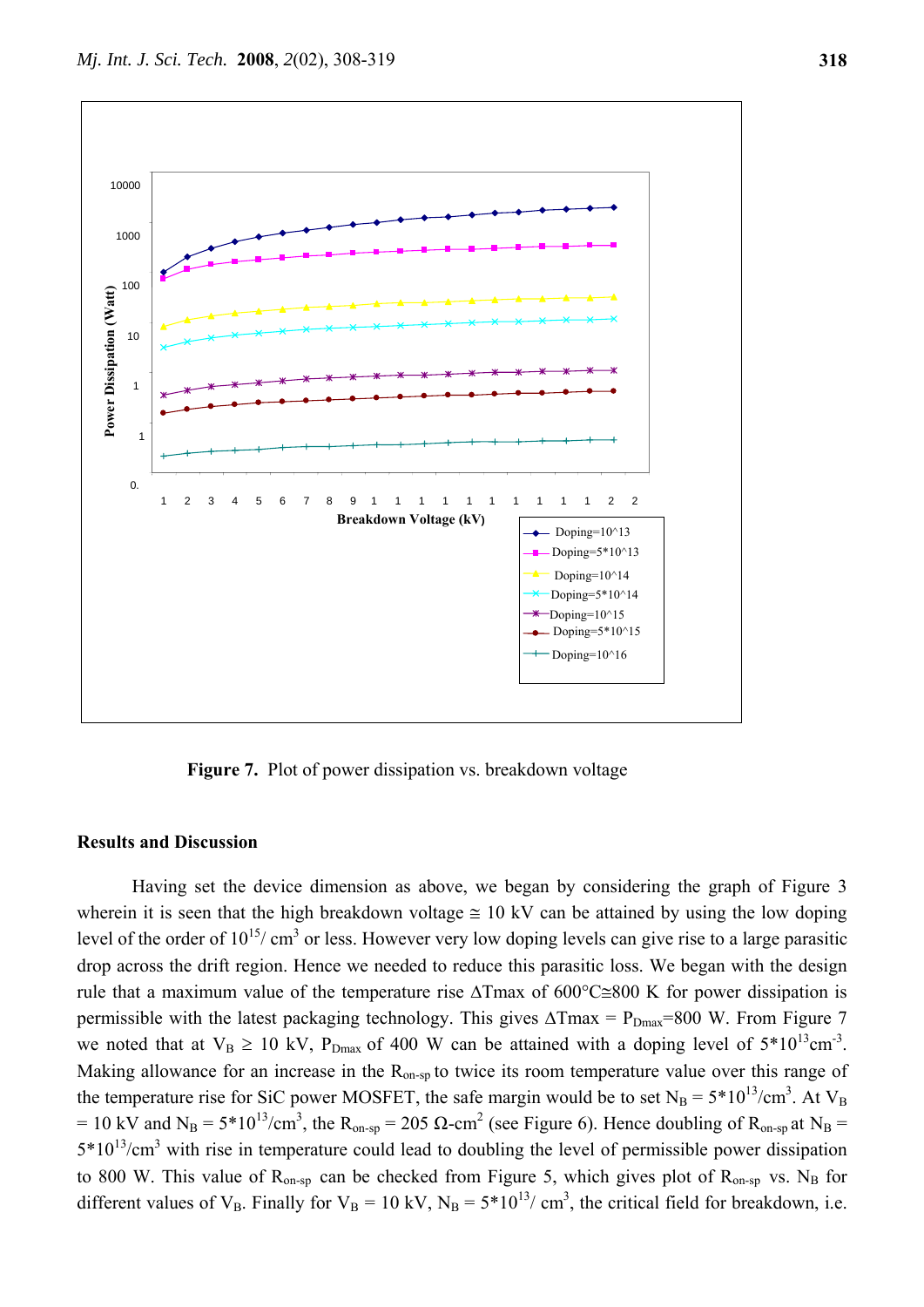E<sub>c</sub> can be obtained from Figure 4 giving  $E_c \cong 4.3*10^5$ V/cm. Thus, apart from the device dimensions quoted above, we recommend a doping level of  $5*10^{13}$  cm<sup>3</sup> for an n-drift layer of 30 µm thickness for the safe operation of a 6H-SiC power MOSFET with a breakdown voltage of 10 kV and a maximum rise in the device temperature of 600 $^{\circ}$ C. However, in order to reduce parasitic loading effect of R<sub>on-sp</sub> of the drift region, it is recommended that either  $5*10^{13}$ / cm<sup>3</sup> or  $10^{15}$ / cm<sup>3</sup> values for N<sub>B</sub> can be safely used. Hence, the limit of  $N_B$  for a safe operation of 6H-SiC power MOSFET for 800W power dissipation in Figure 7 can be obtained by setting any value of N<sub>B</sub> between  $5*10^{13}/cm^3$  and  $10^{15}/cm^3$ for  $V_B = 10$  kV with  $E_c$  lying between 4.3\*10<sup>5</sup> V/cm and 4.3\*10<sup>6</sup> V/cm respectively.

#### **Conclusions**

The results of this paper are based primarily on the variation of specific on-resistance with temperature and its effect on the power dissipation using the concept of field independent mobility, which help to estimate the optimum doping levels of the drift region. The 6H-SiC power MOSFET designed in the paper has a low specific on-resistance, a high breakdown voltage of 10 kV, not-toohigh electric field of Ec  $\approx 10^{6}$ V/cm, and a low power dissipation much less than a maximum limit of 800W. In our analysis we have used an average value of carrier mobility of 530 cm<sup>2</sup>/V.sec. However, for still more accurate work it is advisable to use the field dependent mobility given by the equation:  $\mu=\mu_0/[1+(\mu_0 \text{ E}/\text{ v}_{\text{sat}})^{\beta}]$ <sup>1/β</sup> where  $\mu_0 =$  low field mobility of 530 cm<sup>2</sup>/V.sec at N<sub>B</sub> =10<sup>14</sup>/cm<sup>3</sup> with an electric field of about 1000 V/cm. However, experimental verification of such a device designed along the lines given in the paper remains to be done.

#### **References**

- 1. M. Ostling and N. Lundberg, **"**Low Ohmic Cobalt Silicide contacts to p-type 6H-SiC", IEEE Device Research Conf., Santa Barbara, CA, USA, June **1996**, p.157.
- 2. T. Ouisse, N. Becourt, F. Templier, J. Vuiolld, S. Cristoloveanu, T. Billon, and F. Mondon, "Noise in 6H-SiC ion implanted *p*–*n* diodes", 5th Int. Conf. on Silicon Carbide and Related Materials, Conf. Ser. No. 137, September **1995**, pp.683-686.
- 3. S. Sridevan, P. K. Mclarty, and B. J. Baliga, "On the presence of aluminum in thermally grown oxides on 6H-silicon carbide [power MOSFETs]", *IEEE Electron Device Lett.*, **1996**, *17*, 136- 138.
- 4. J. A. Cooper Jr., "Recent advances in silicon carbide MOS technology", 6th Int. Conf. on Silicon Carbide and Related Materials, Kyoto, Japan, September **1995**, pp.186-188.
- 5. J. W. Palmour, Cree Research, private communication, **1996.**
- 6. S. Hu and K. Shan, "A new edge termination technique for SiC power devices", *Solid State Electronics*, **2004**, *48*, 122-123.
- 7. J. A. Cooper, M. R. Melloch, R. Singh, A.Aggarwal, and J. W. Palmour, "Status and prospect for SiC MOSFET", *IEEE Trans. Electron Devices*, **2002**, *49*, 658-664.
- 8. R. Kosugi, S. Suzuki, M. Okamoto, S. Harada, J. Senzaki, and K. Fukuda, "Strong dependence of the inversion channel mobility of 4H and 6H SiC (0001) MOSFETs on the water content in pyrogenic re-oxidation annealing", *IEEE Electron Device Lett.*, **2002**, *23*, 136-138.